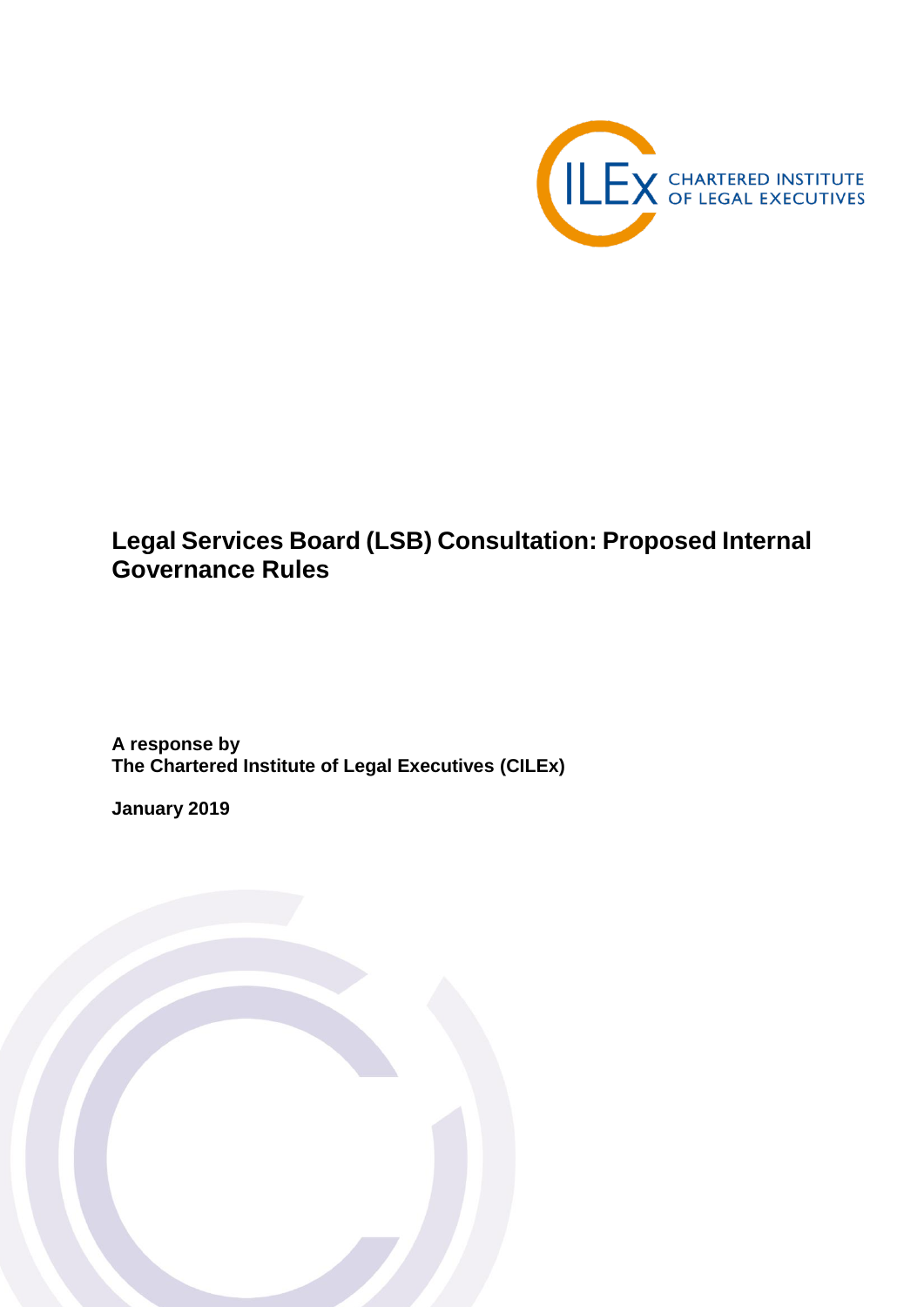# **1. Introduction**

- 1.1. The Chartered Institute of Legal Executives (CILEx) is the professional association and governing body for Chartered Legal Executive lawyers, other legal practitioners and paralegals. CILEx represents around 20,000 members, which includes approximately 7,500 fully qualified Chartered Legal Executive lawyers.
- 1.2. CILEx is the Approved Regulator (AR) under the Legal Service Act 2007. These regulatory powers are delegated to the independent regulator CILEx Regulation Ltd.
- 1.3. CILEx benefits from a positive relationship with the LSB and believes that amendments to the internal governance rules (IGRs) will make them more effective than the existing set, and create an environment enabling further incremental improvements towards ensuring true regulatory independence.
- 1.4. CILEx fully supports the principles set out in the consultation paper, enshrined in the revised IGRs. We believe our recent governance reforms have already put us in alignment with the IGRs and therefore can say that we are not just committed to achieving compliance with the new rules; we are also committed to achieving the greatest possible level of regulatory independence permissible under the current legislative framework. CILEx therefore sees the application of the new rules as a further step towards achieving that ultimate aim.
- 1.5. In order to achieve this, we believe that there are some elements of the rules and guidance that would benefit from some further clarity. This is particularly the case in relation to the residual role of the AR which could be clearer.

### **2. Responses to specific questions**

Question 1: Do you agree that the proposed rules would enhance the independence of regulatory functions and improve clarity leading to fewer disputes and more straightforward compliance/enforcement? If not, why not?

And

Question 2: Does the proposed guidance provide sufficient detail to help you to interpret and comply with the proposed IGR? Please provide specific comments on any areas of the guidance where further information would improve clarity.

2.1. CILEx agrees that overall the proposed rules will enhance the independence of regulatory functions through greater clarity regarding the lines of separation and the terms of the relationship between ARs and their Regulatory Bodies. This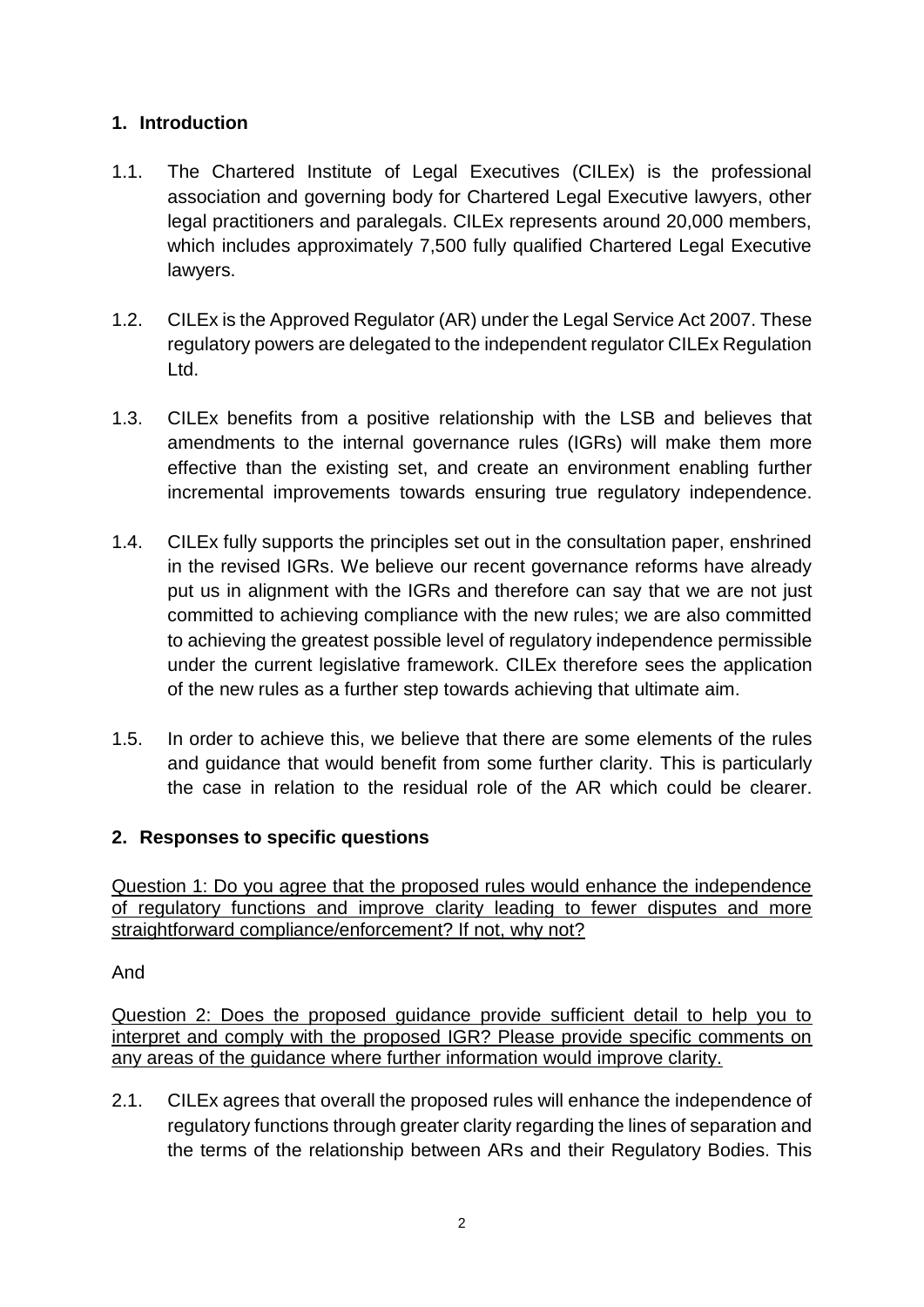should in itself reduce the number of scenarios which could result in dispute and the complexity of compliance/enforcement issues.

- 2.2. In particular, CILEx welcomes those amendments which seek to remove outdated or confusing terminology within the current rules. We also support the principle of removal of subjective language and anchoring the rules more firmly to the parameters of the legislation. We do however, think that some of the language contained within the draft rules is still subjective and therefore at risk of alternative interpretations or the source of dispute between ARs and their RBs and we would urge consideration of how such terms could be better defined.
- 2.3. The most significant example is the continued reference to resources 'reasonably required'. Although the consultation paper and the guidance talk about reasonableness not being subjective but, for example, applied 'in the objective legal sense' or reflecting 'the better regulation principles of proportionality and targeting action only at cases where action is needed', there is little specific to guide the AR as to what might be reasonable or not. Indeed, the guidance suggests that this is not a view the AR should or is required to take in case, stating that for 'an AR who has delegated its regulatory functions, this assessment will be carried out by the regulatory body<sup>1</sup>. If reasonableness is what the RB says it is, this seems less of an objective application than the IGRs intend.
- 2.4. Outlined below are those other aspects of the rules and guidance which CILEx considers require further clarity to enhance understanding and promote consistent application of the rules, ensuring compliance and reducing possible disputes arising out of differences in interpretation:

### Independence<sup>2</sup>

2.5. There could be greater clarity in the guidance (and possibly Rule 1 itself) in relation how the AR ensures that its representative functions do not 'influence' the regulatory functions delegated to the Regulatory Body (RB). On one reading, 'influence' could be construed as meaning any instance in which the AR communicates with the RB with a view to providing feedback / bringing to their attention issues that require addressing relating to a proposed or actual regulatory arrangement, for example, it is not delivering the outcome it was intended to or it is no longer related to the reality of practice. The AR is uniquely placed to offer the insights and perspective of practitioners; whilst it is of course entirely the business of the RB whether and how it uses that information,

1

<sup>&</sup>lt;sup>1</sup> Guidance, page 27

<sup>2</sup> Rule 1 The Overarching Duty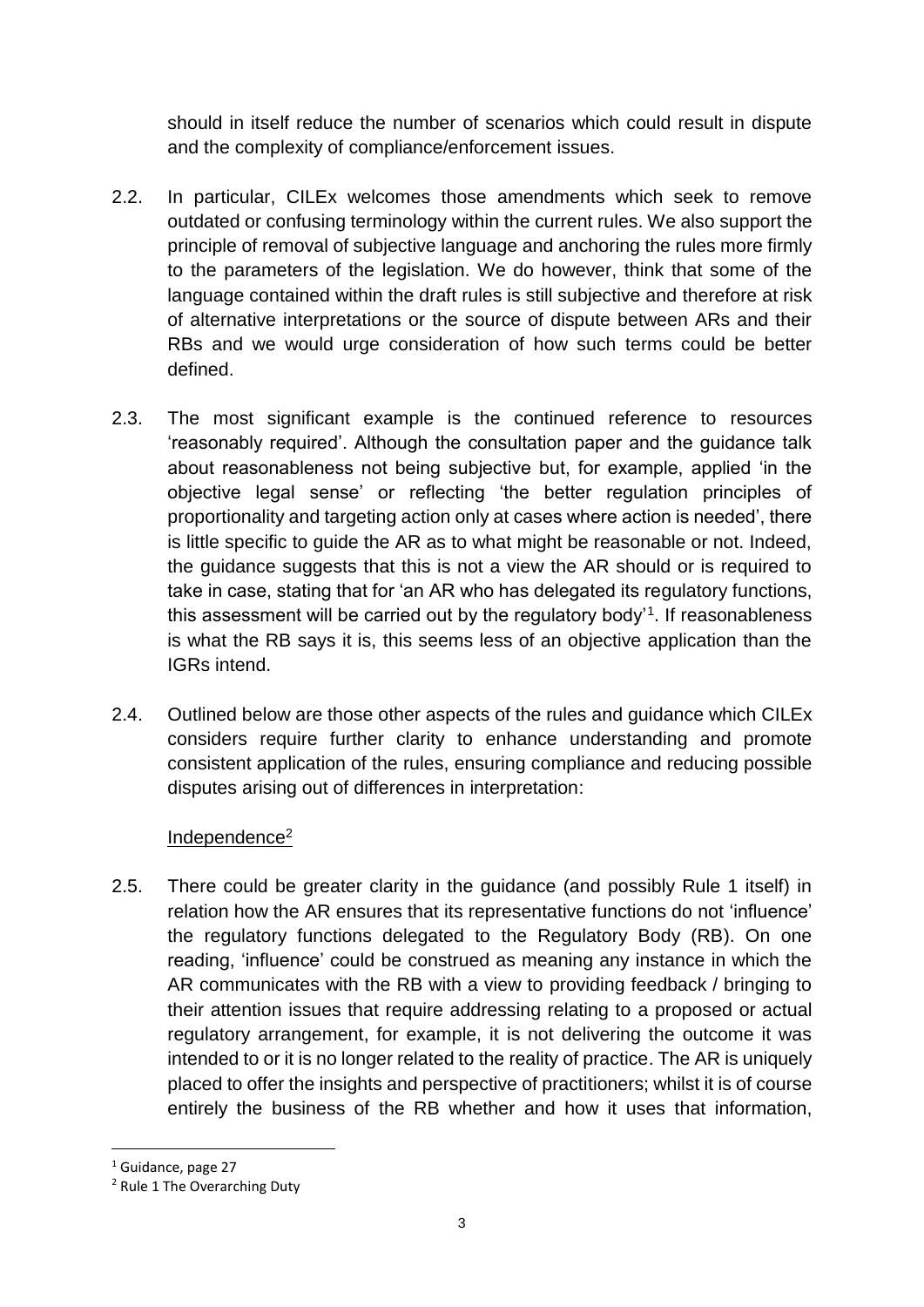offering it should not be construed as trying to 'influence' the RB negatively and therefore non-compliant with the new IGRs.

2.6. The Act<sup>3</sup> talks in terms of 'prejudice' rather than 'influence'; perhaps reference to and anchoring more thoroughly in the language of the Act might ensure consistency whilst also creating the clarity needed. CILEx is confident<sup>4</sup> that the rule and guidance was not written in a way that would unreasonably inhibit the AR in such a core representative role, but it would be better if that clarification could be in the drafting itself.

#### Regulatory Resources

- 2.7. CILEx supports the principle of regulatory autonomy<sup>5</sup> enshrined in the new IGRs and appreciates and supports that proper maintenance of that autonomy comes through the RB having the regulatory resources that it says it needs $6$ . CILEx welcomes the reinforcement of the related principle that the RB should set its own budget<sup>7</sup>, without interference or influence from the AR, and determine the allocation of its resources.
- 2.8. In fact, in our view, CILEx has already had some success at ensuring the processes and procedures are in place to achieve this now. We have always taken the view that the RB should be managing its financial affairs itself, and in an effective and proper manner, responsibly, efficiently and with probity.
- 2.9. CILEx therefore continues to support the principle that the financial husbandry of the RB should be only the RB's business and through the PCF it should have access to the resources it demonstrates it needs and should be left to manage them properly. However, the proposed rules and guidance, as drafted, do not appear to either reflect the fact that each AR has a different financial model/ relationship with its Regulatory Body. Nor do they adequately address the issue of ARs retaining the financial liability and funding requests from the RB outside of the PCF process without any ability for the AR to satisfy itself that the request has not arisen as a result of the RB having failed to budget or manage its resources effectively.
- 2.10. CILEx acknowledges that there can be situations where unforeseen circumstances arise which may have budgetary repercussions. Such scenarios are problematic to RBs given the accepted principles that RBs should not be

**.** 

<sup>3</sup> S30

<sup>4</sup> Particularly from the LSB's comments at the 11 December workshop event

 $5$  Rule 4

<sup>6</sup> Rule 9

 $<sup>7</sup>$  Rule 10</sup>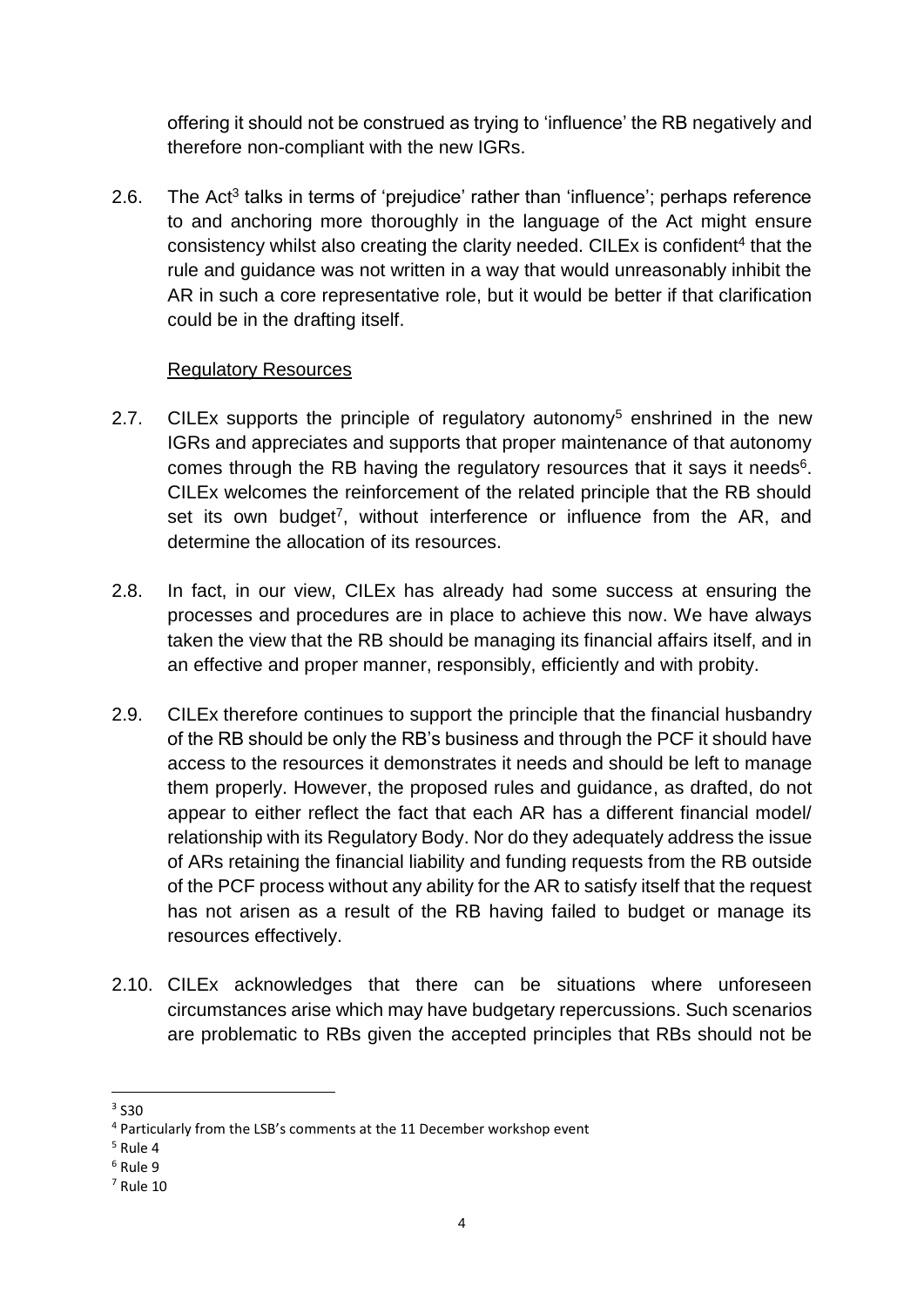budgeting to make a profit on their regulatory income<sup>8</sup> and that they should not be encouraged to build up reserves. However, in such scenarios, the IGR guidance should perhaps make it clear that, unless the scenario is of such severity to compromise delivery of the regulatory objectives, it is reasonable to defer and manage it in the next financial year when budgetary provision can be made thereby limiting the circumstances in which as RB has to seek financial assistance from the AR.

- 2.11. We consider the current rules/drafting do not support greater independence in this regard as they are capable of being interpreted as enabling the RB to rely on the ability to the AR in year for more resources. Worse still, we believe this creates an unreasonable and unquantifiable liability on the AR which, depending on the scale, could represent a severe risk to its own activities.
- 2.12. In CILEx's case, the existing mechanism whereby parts of the Group have to bid, with a business case, for funding from a central contingency fund, could be an acceptable model for reference in the guidance. Such a model is not designed to deny funds to the RB but would enable specific analysis and assurance that the discrete funds were required for legitimate reasons and not due to anything going wrong. The arrangement could be enshrined in an appropriate protocol.
- 2.13. Finally, with regard to resources, whilst the draft rules make it clear the RB must manage its financial affairs independently and without oversight or scrutiny by the AR, it fails to make clear where the accountability and assurance around financial probity does lie. To address this, we would suggest consideration needs to be given to more explicit provisions within the LSB's Performance Review Process relating to the RBs management of financial affairs, effective budgeting and efficient operations.

### Shared Services

- 2.14. CILEx is grateful for the clarification at the workshop event<sup>9</sup> that both the RB and the AR must agree to the (exceptional) provision of shared services and that a waiver must be applied for. It must be right that neither party is disadvantaged by having to enter into an arrangement or forced to accept one on unequal terms.
- 2.15. For its part, this is an aspect of the proposed IGRs with which CILEx wishes to go as far as possible, having no dual roles and as few shared services as it practicable. This links to CILEx's overarching objective of achieving full

1

<sup>&</sup>lt;sup>8</sup> ie should budget only to cover regulatory costs reasonably incurred

<sup>9</sup> 11 December 2018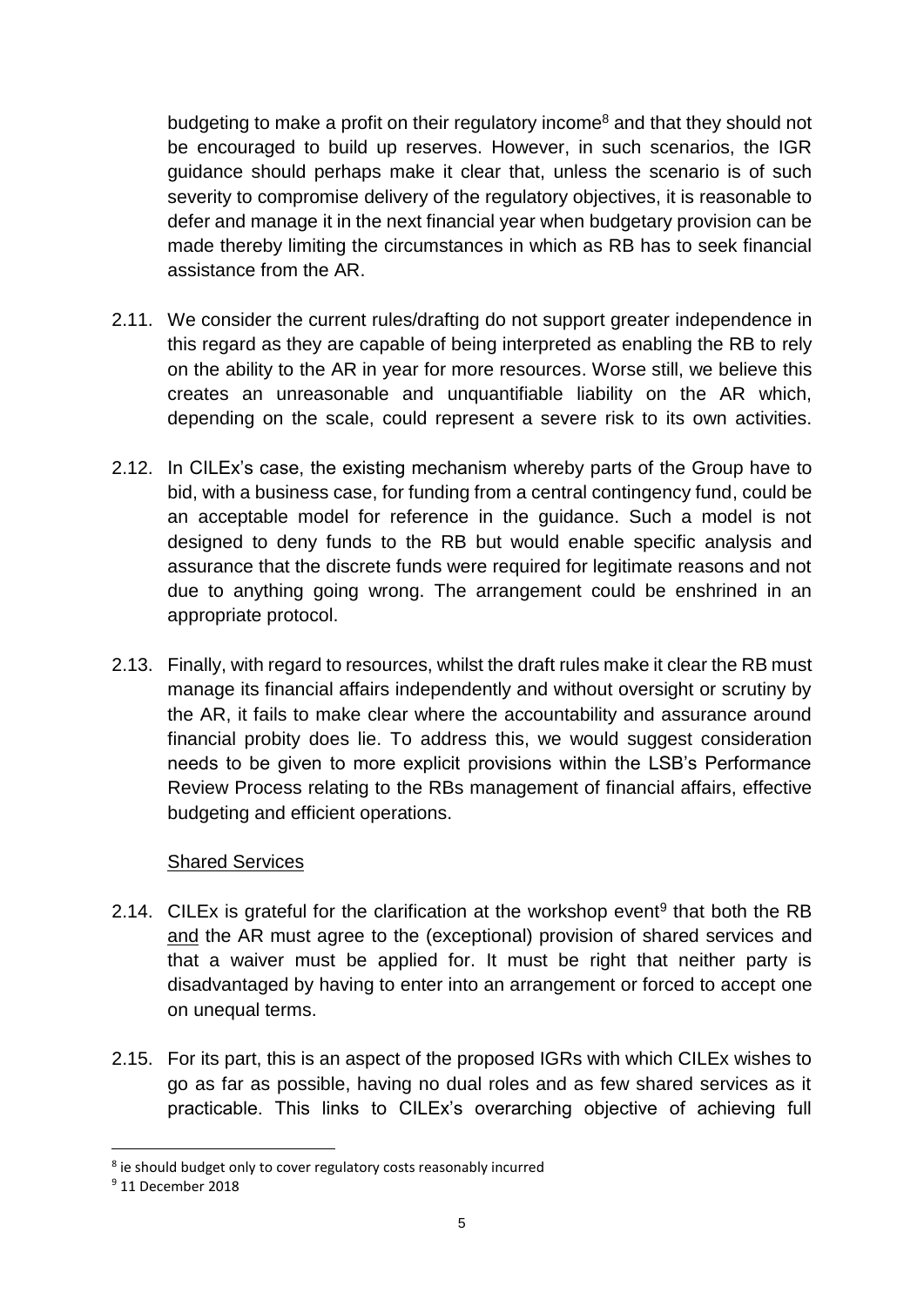structural separation/independence in the long term and, in the medium term, achieving the greatest degree of separation/independence as can be achieved under the current regulatory framework.

- 2.16. In moving in this direction, CILEx recognises that an incremental approach is necessary, with a gradual reduction in the numbers of shared services, and that it is also paramount that any related changes should not adversely affect the Practising Certificate Fee (PCF) i.e. should not increase it. CILEx is perhaps more able to take this line because its finance and governance model is distinctive compared to other AR/RB dependencies, and has subsidised aspects of its regulator's budget for some time.
- 2.17. That said, the guidance would benefit with more granular clarification in order to ensure the cost/benefit principle in particular is adhered to and that this too is agreed<sup>10</sup> jointly between the RB and the AR.

## Saving provisions/Waivers

2.18. The guidance is very light in respect of the process envisaged as part of any system of waivers under the savings provisions<sup>11</sup>. The clarification at the workshop event was helpful but could have gone further given the challenge of attaining compliance in 6 months. It is likely that, in the early stages, the waiver process will be much used and greater detail on that would therefore be very helpful.

# PCF Timetable

2.19. Allied to the above point, it has been recognised that the PCF for 2019 has already been set and the 2020 PCF budget will be finalised before the final IGRs are published. However, CILEx believes that the 2020 budget-setting process offers a real opportunity to move towards achieving the greatest extent of independence possible. More explicit guidance about realising that potential as part of that process and the interplay with the waiver system would also be welcome.

Question 3: Is there any reason that your organisation would not be able to comply with the proposed IGR within six months? Please explain your reasons

2.20 CILEx expects to be able to achieve compliance with the new IGRs within the specified six month period providing waiver applications for shared services are able to be considered and receive approval within that time frame, in particular

1

 $10$  Perhaps by jointly obtaining quotes for comparable services, as referred to on page 31 of the guidance

 $11$  Rule 16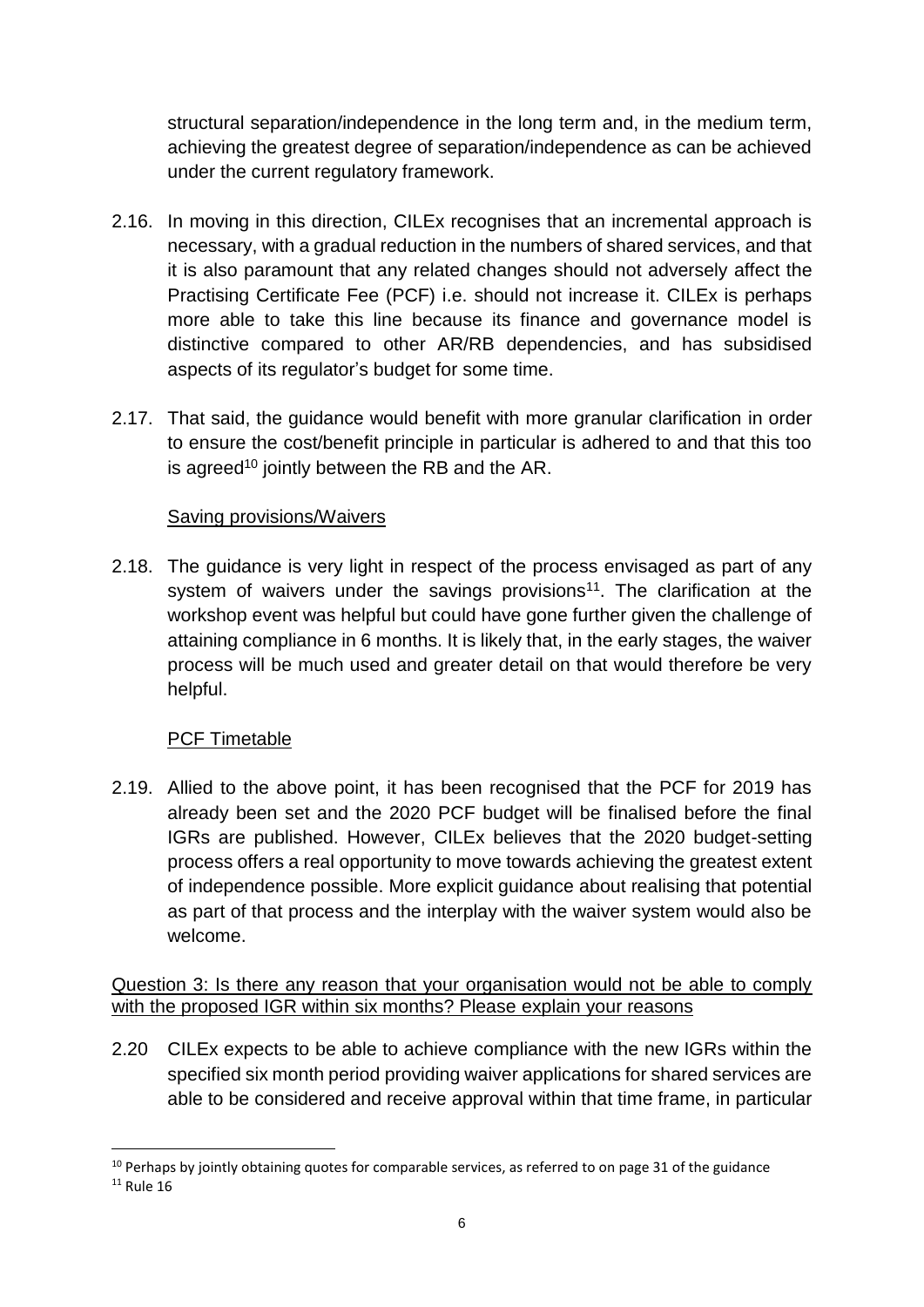in relation to premises and IT systems. For this reason, a greater degree of clarity on the issues referred to above is key. This is particularly the case with getting the waiver process right; inevitably some aspects will be more complex and harder to achieve and could result in increased costs if rushed. Having waivers to fall back on if needed will help the management to compliance. Without that, six months would be very ambitious.

2.21 The need to recognise flexibility is crucial. Even with the best planning in place, there is always the possibility of unforeseen challenges derailing project timelines in ways that could not be reasonably anticipated. The likely resources required to make the changes necessary changes for compliance is one such area of risk; see below.

Question 4(a): Beyond the usual resources allocated to compliance with the IGR what, if any, additional resource do you anticipate you will need: (i) to assess compliance with the proposed IGR and then to make changes to come into compliance, if any are required; and (ii) to comply with the IGR on an ongoing basis?

- 2.22 CILEx is committed to ensuring any changes should not lead to greater costs either for the organisations themselves or, by extension, by putting pressure on PCF levels. We do anticipate significant staff time being required to fully develop plans to deliver the intended changes including to support waiver applications and to manage the transition away from dual roles and shared services however we are seeking to do this within existing budgets.
- 2.23 We also recognise though that this will be an area which both the RB and AR will have to monitor and manage closely. In some ways, the new IGRs introduce a greater formality to processes which CILEx and CILEx Regulation are already undertaking in relation ensuring regulatory independence is maintained and regulatory resources guaranteed; however, processes and management take time and the greater degree of specificity introduced by the IGRs in relation to anticipated documentation and evidence  $etc<sup>12</sup>$  will inevitably take an initial period of bedding in.

CILEx is confident that the IGR-promoted changes will though be manageable and cost-effective on an ongoing basis.

Question 4(b): Do you agree with our assessment that the cost of compliance (which includes the costs of dealing with disputes and disagreements) will reduce under the proposed IGR?

**.** 

 $12$  For example, those specified in the last paragraph on page 33 of the guidance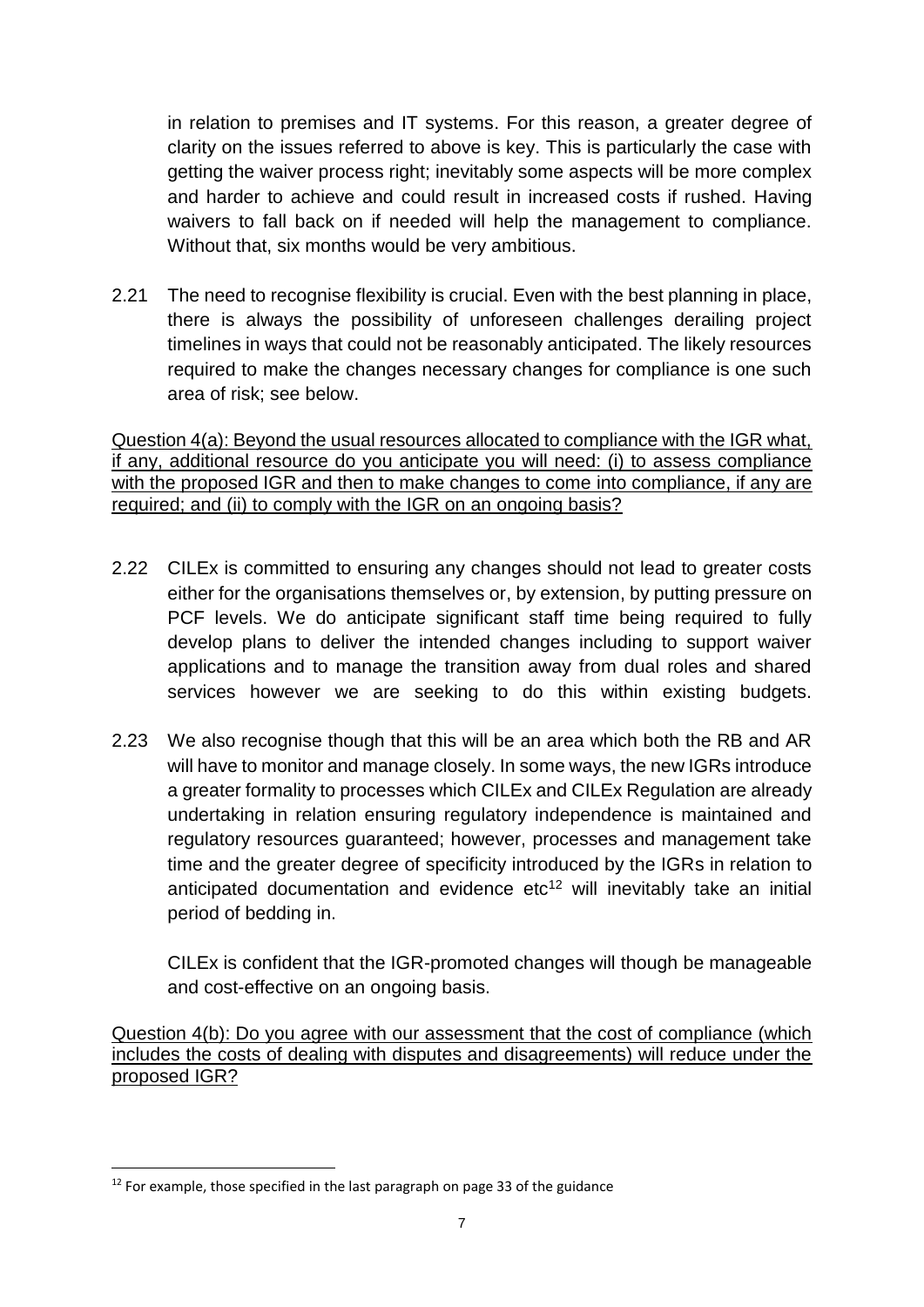2.24 Inevitably, at the early stage, there are likely to be clarifications and differences in interpretation of the new IGRs which will need to be worked through and a significant number of waiver applications given the existing levels of shared services across the regulators. In the medium to long term however, we believe the new IGRs provide a clear and solid framework for ARs and RBs to work within. This is however contingent on attaining the greater level of clarity in the rules and guidance referred to above. Without that, rather than reduce the instants of AR's/RBs going to the LSB with disputes, this risks increasing that likelihood as the rules are capable of different interpretations.

Please provide details of your assessment of the costs and actions associated with the initial assessment of compliance under the transition period and your estimation of the difference in the ongoing cost of compliance with the proposed IGR compared to the existing IGR

- 2.25 CILEx and CILEx Regulation have already begun more detailed financial modelling which is being tested and analysed at our respective Boards with the support of our financial teams. As stated, we anticipate that this will demonstrate that both assessing and then implementing the changes required to achieve and maintain compliance on an ongoing basis will be manageable within existing PCF levels.
- 2.26 The accuracy of those financial estimates will only be properly tested during the transitional period, we therefore intend to share more detailed financial modelling as it is developed and on an ongoing basis though that period should this vary from original estimates.

Question 5: Please provide comments regarding equality issues which, in your view/experience, may arise from implementation of the proposed IGR

2.27 CILEx does not expect any specific equality issues to arise as a consequence of changes made to ensure compliance with the new IGRs. As above however, we remain sensitive to the need to keep regulatory costs low and the potential for certain groups to be disadvantaged and will be monitoring and managing this closely.

# **3. Conclusions**

3.1. CILEx is committed to and supports the principles enshrined in the proposed new IGRs. Indeed, our Board is committed to achieving the greatest degree of regulatory independence/separation possible with the ultimate goal of achieving complete structural separation of regulatory functions guaranteeing independence.